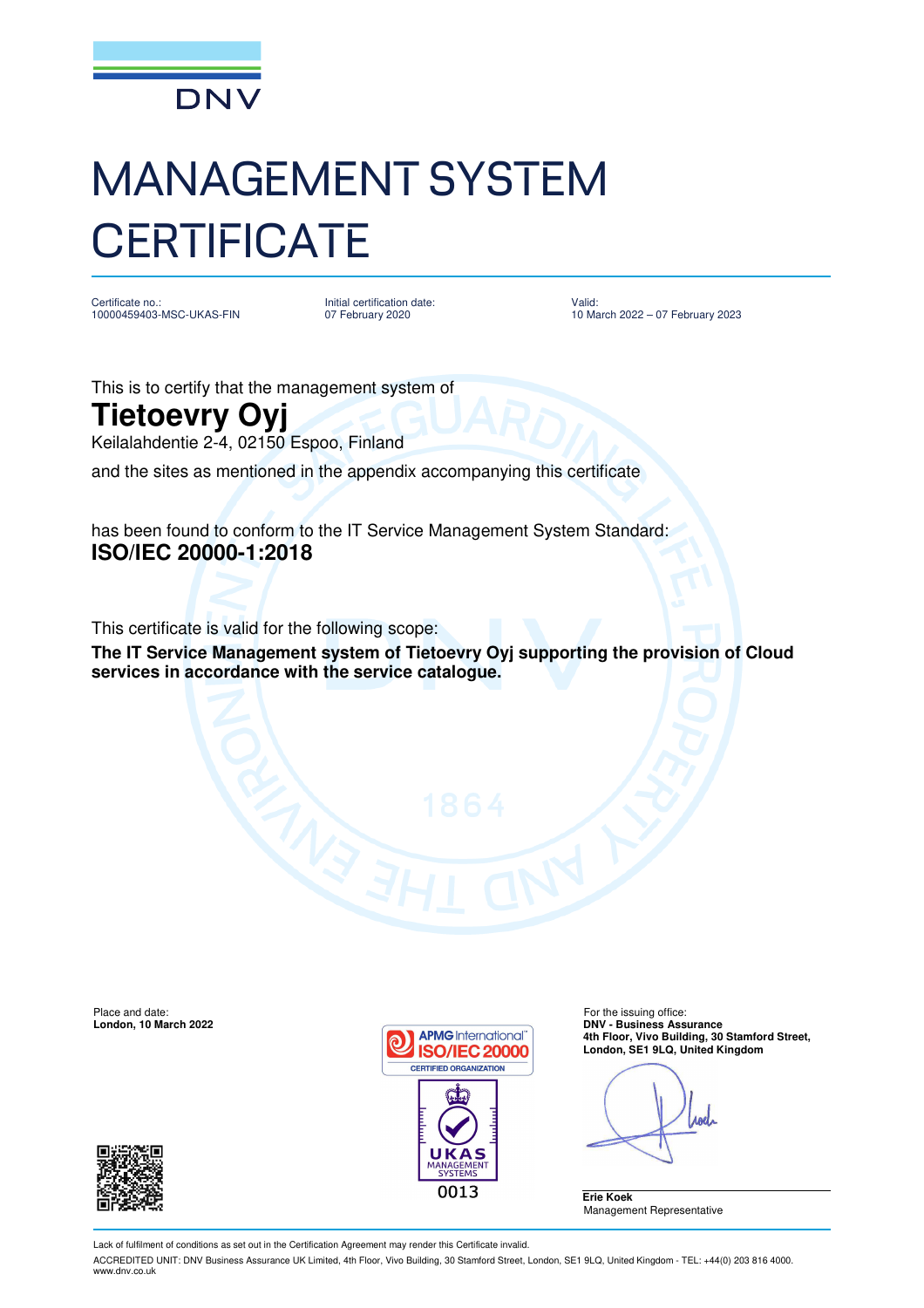

## **Appendix to Certificate**

## **Tietoevry Oyj**

Locations included in the certification are as follows:

| <b>Site Name</b>                        | <b>Site Address</b>                                                            | <b>Site Scope</b>                                                                                                                                                |
|-----------------------------------------|--------------------------------------------------------------------------------|------------------------------------------------------------------------------------------------------------------------------------------------------------------|
| Tieto Czech s.r.o. (Brno)               | Londýnské nám. 886/4, 639 00 Brno-střed-<br>Štýřice-Brno-střed, Czech Republic | The IT Service Management system of<br>Tietoevry Oyj supporting the provision of<br>Cloud & Infrastructure services in<br>accordance with the service catalogue. |
| Tieto Czech s.r.o. (Ostrava)            | 28 října 3346/91, CZ-0702 00 Ostrava,<br><b>Czech Republic</b>                 | The IT Service Management system of<br>Tietoevry Oyj supporting the provision of<br>Cloud & Infrastructure services in<br>accordance with the service catalogue. |
| Tieto Estonia AS (Tallinn)              | A.H. Tammsaare tee 47, 11314 Tallinn,<br>Estonia                               | The IT Service Management system of<br>Tietoevry Oyj supporting the provision of<br>Cloud & Infrastructure services in<br>accordance with the service catalogue. |
| Tieto Estonia AS (Tartu)                | Söbra 54, 51013 Tartu, Estonia                                                 | The IT Service Management system of<br>Tietoevry Oyj supporting the provision of<br>Cloud & Infrastructure services in<br>accordance with the service catalogue. |
| Tieto Finland Oy (Helsinki, Datacenter) | Helsinki, Finland                                                              | The IT Service Management system of<br>Tietoevry Oyj supporting the provision of<br>Cloud & Infrastructure services in<br>accordance with the service catalogue. |
| Tieto Finland Oy (Hämeenlinna)          | Vankanlähde 7, 13100 Hämeenlinna,<br>Finland                                   | The IT Service Management system of<br>Tietoevry Oyj supporting the provision of<br>Cloud & Infrastructure services in<br>accordance with the service catalogue. |
| Tieto Finland Oy (Jyväskylä)            | Mattilanniemi 6-8, 40100 Jyväskylä,<br>Finland                                 | The IT Service Management system of<br>Tietoevry Oyj supporting the provision of<br>Cloud & Infrastructure services in<br>accordance with the service catalogue. |
| Tieto Finland Oy (Lahti)                | Iso-Paavolankatu 2, 15520 Lahti, Finland                                       | The IT Service Management system of<br>Tietoevry Oyj supporting the provision of<br>Cloud & Infrastructure services in<br>accordance with the service catalogue. |
| Tieto Finland Oy (Lappeenranta)         | Teknologiapuistonkatu 10, 53850<br>Lappeenranta, Finland                       | The IT Service Management system of<br>Tietoevry Oyj supporting the provision of<br>Cloud & Infrastructure services in<br>accordance with the service catalogue. |
| Tieto Finland Oy (Oulu)                 | Yrttipellontie 1, 90230 Oulu, Finland                                          | The IT Service Management system of<br>Tietoevry Oyj supporting the provision of<br>Cloud & Infrastructure services in<br>accordance with the service catalogue. |
| Tieto Finland Oy (Parainen)             | Malmnäsintie 18, 21600 Parainen, Finland                                       | The IT Service Management system for<br>the delivery of IT Infrastructure Services to<br>customers and internally according to the<br>service catalogue          |

Lack of fulfilment of conditions as set out in the Certification Agreement may render this Certificate invalid.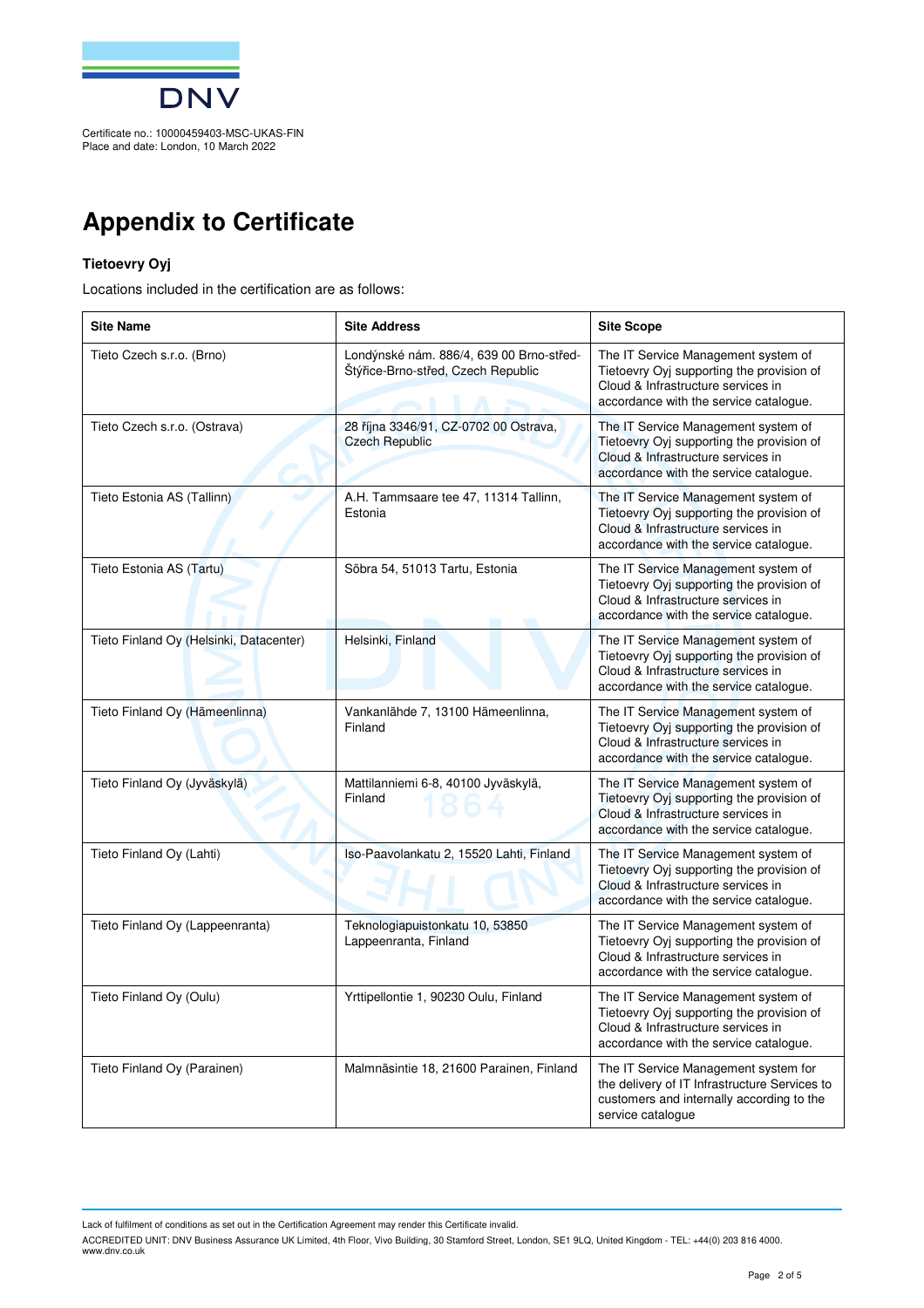

Certificate no.: 10000459403-MSC-UKAS-FIN Place and date: London, 10 March 2022

| <b>Site Name</b>                                             | <b>Site Address</b>                                                                 | <b>Site Scope</b>                                                                                                                                                |
|--------------------------------------------------------------|-------------------------------------------------------------------------------------|------------------------------------------------------------------------------------------------------------------------------------------------------------------|
| Tieto Finland Oy (Raahe)                                     | Rantakatu 8 E, 92100 Raahe, Finland                                                 | The IT Service Management system of<br>Tietoevry Oyj supporting the provision of<br>Cloud & Infrastructure services in<br>accordance with the service catalogue. |
| Tieto Finland Oy (Tampere)                                   | Hatanpään valtatie 30, 33100 Tampere,<br>Finland                                    | The IT Service Management system of<br>Tietoevry Oyj supporting the provision of<br>Cloud & Infrastructure services in<br>accordance with the service catalogue. |
| Tieto Finland Oy (Turku)                                     | Joukahaisenkatu 1, 20520 Turku, Finland                                             | The IT Service Management system of<br>Tietoevry Oyj supporting the provision of<br>Cloud & Infrastructure services in<br>accordance with the service catalogue. |
| Tieto Finland Oy (Vaasa)                                     | Yrittäjänkatu 17, 65380 Vaasa, Finland                                              | The IT Service Management system of<br>Tietoevry Oyj supporting the provision of<br>Cloud & Infrastructure services in<br>accordance with the service catalogue. |
| Tieto India Pvt. Ltd. (Pune)                                 | Wing 1, Cluster D, EON Free Zone,<br>Kharadi, Pune, Maharashtra - 411 014,<br>India | The IT Service Management system of<br>Tietoevry Oyj supporting the provision of<br>Cloud & Infrastructure services in<br>accordance with the service catalogue. |
| Tieto Latvia SIA (Riga)                                      | Gustava Zemgala gatve 76, Riga, LV-<br>1039, Latvia                                 | The IT Service Management system of<br>Tietoevry Oyj supporting the provision of<br>Cloud & Infrastructure services in<br>accordance with the service catalogue. |
| Tietoevry Norway AS (Brumunddal)                             | Strandveien 2, 2380 Brumunddal, Norway                                              | The IT Service Management system of<br>Tietoevry Oyj supporting the provision of<br>Cloud & Infrastructure services in<br>accordance with the service catalogue. |
| <b>Tietoevry Norway AS</b><br>EVRY Card Issuing AS (Fornebu) | Snarøyveien 30A, 1360 Fornebu, Norway                                               | The IT Service Management system of<br>Tietoevry Oyj supporting the provision of<br>Cloud & Infrastructure services in<br>accordance with the service catalogue. |
| Tietoevry Norway AS (Bergen)                                 | Folke Bernadottes vei 40, 5147<br>Fyllingsdalen, Norway                             | The IT Service Management system of<br>Tietoevry Oyj supporting the provision of<br>Cloud & Infrastructure services in<br>accordance with the service catalogue. |
| Tietoevry Norway AS (Gjøvik, Datacenter)                     | Giøvik, Norway                                                                      | The IT Service Management system of<br>Tietoevry Oyj supporting the provision of<br>Cloud & Infrastructure services in<br>accordance with the service catalogue. |
| Tietoevry Norway AS (Haugesund)                              | Spannaveien 152, 5535 Haugesund,<br>Norway                                          | The IT Service Management system of<br>Tietoevry Oyj supporting the provision of<br>Cloud & Infrastructure services in<br>accordance with the service catalogue. |
| Tietoevry Norway AS (Oslo)                                   | Karenslyst Allé 53, 0279 Oslo, Norway                                               | The IT Service Management system of<br>Tietoevry Oyj supporting the provision of<br>Cloud & Infrastructure services in<br>accordance with the service catalogue. |
| Tietoevry Norway AS (Porsgrunn)                              | Herøya industripark, Hydroveien 55, 3936<br>Porsgrunn, Norway                       | The IT Service Management system of<br>Tietoevry Oyj supporting the provision of<br>Cloud & Infrastructure services in<br>accordance with the service catalogue. |

Lack of fulfilment of conditions as set out in the Certification Agreement may render this Certificate invalid.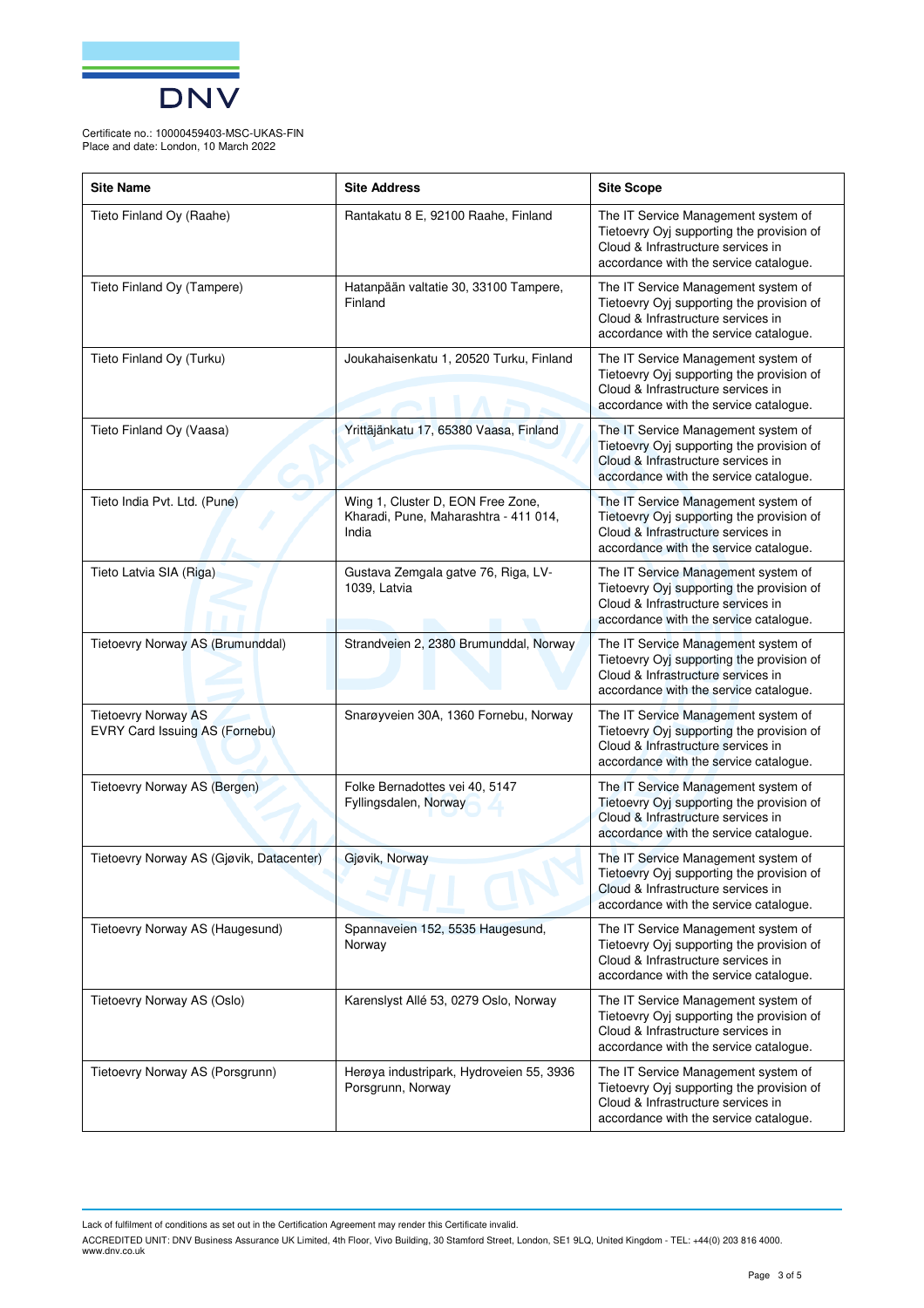

Certificate no.: 10000459403-MSC-UKAS-FIN Place and date: London, 10 March 2022

| <b>Site Name</b>                                                                        | <b>Site Address</b>                              | <b>Site Scope</b>                                                                                                                                                |
|-----------------------------------------------------------------------------------------|--------------------------------------------------|------------------------------------------------------------------------------------------------------------------------------------------------------------------|
| Tietoevry Norway AS (Sandefjord)                                                        | Skolmar 32C, 3232 Sandefjord, Norway             | The IT Service Management system of<br>Tietoevry Oyj supporting the provision of<br>Cloud & Infrastructure services in<br>accordance with the service catalogue. |
| Tietoevry Norway AS (Stavanger)                                                         | Maskinveien 15, 4033 Stavanger, Norway           | The IT Service Management system of<br>Tietoevry Oyj supporting the provision of<br>Cloud & Infrastructure services in<br>accordance with the service catalogue. |
| Tietoevry Norway AS (Trondheim)                                                         | Sluppenveien 17 A, 7037 Trondheim,<br>Norway     | The IT Service Management system of<br>Tietoevry Oyj supporting the provision of<br>Cloud & Infrastructure services in<br>accordance with the service catalogue. |
| Tieto Poland Sp. z.o.o (Kraków)                                                         | ul. Wadowicka 6, PL-30415 Kraków,<br>Poland      | The IT Service Management system of<br>Tietoevry Oyj supporting the provision of<br>Cloud & Infrastructure services in<br>accordance with the service catalogue. |
| Tieto Poland Sp. z o.o. (Wroclaw)                                                       | Szczytnicka 11, 50-382 Wroclaw, Poland           | The IT Service Management system of<br>Tietoevry Oyj supporting the provision of<br>Cloud & Infrastructure services in<br>accordance with the service catalogue. |
| EVRY Sweden AB (Borås)                                                                  | Skaraborgsvägen 1A, 506 30, Borås,<br>Sweden     | The IT Service Management system of<br>Tietoevry Oyj supporting the provision of<br>Cloud & Infrastructure services in<br>accordance with the service catalogue. |
| EVRY Sweden AB (Eskilstuna)                                                             | Drottninggatan 16, 632 20, Eskilstuna,<br>Sweden | The IT Service Management system of<br>Tietoevry Oyj supporting the provision of<br>Cloud & Infrastructure services in<br>accordance with the service catalogue. |
| Tieto Sweden AB<br>EVRY Sweden AB (Göteborg)                                            | Vädursgatan 6, 420 50, Göteborg, Sweden          | The IT Service Management system of<br>Tietoevry Oyj supporting the provision of<br>Cloud & Infrastructure services in<br>accordance with the service catalogue. |
| Tieto Sweden AB<br>EVRY Sweden AB (Jönköping)                                           | Vaggerydsgatan 1, 553 30, Jönköping,<br>Sweden   | The IT Service Management system of<br>Tietoevry Oyj supporting the provision of<br>Cloud & Infrastructure services in<br>accordance with the service catalogue. |
| <b>Tieto Sweden AB</b><br>Tieto Sweden Support Services AB<br>EVRY Sweden AB (Karlstad) | Tullhusgatan 1A, 652 26, Karlstad,<br>Sweden     | The IT Service Management system of<br>Tietoevry Oyj supporting the provision of<br>Cloud & Infrastructure services in<br>accordance with the service catalogue. |
| EVRY Sweden AB (Lidköping)                                                              | Fabriksgatan 4, 531 30, Lidköping,<br>Sweden     | The IT Service Management system of<br>Tietoevry Oyj supporting the provision of<br>Cloud & Infrastructure services in<br>accordance with the service catalogue. |
| <b>Tieto Sweden AB</b><br>Tieto Sweden Support Services AB (Luleå)                      | Timmermansgatan 30A, 972 31, Luleå,<br>Sweden    | The IT Service Management system of<br>Tietoevry Oyj supporting the provision of<br>Cloud & Infrastructure services in<br>accordance with the service catalogue. |
| Tieto Sweden AB<br><b>EVRY Sweden AB</b><br>Tieto Sweden Support Services AB<br>(Malmö) | Hallenborgs gata 1A, 211 20, Malmö,<br>Sweden    | The IT Service Management system of<br>Tietoevry Oyj supporting the provision of<br>Cloud & Infrastructure services in<br>accordance with the service catalogue. |

Lack of fulfilment of conditions as set out in the Certification Agreement may render this Certificate invalid.